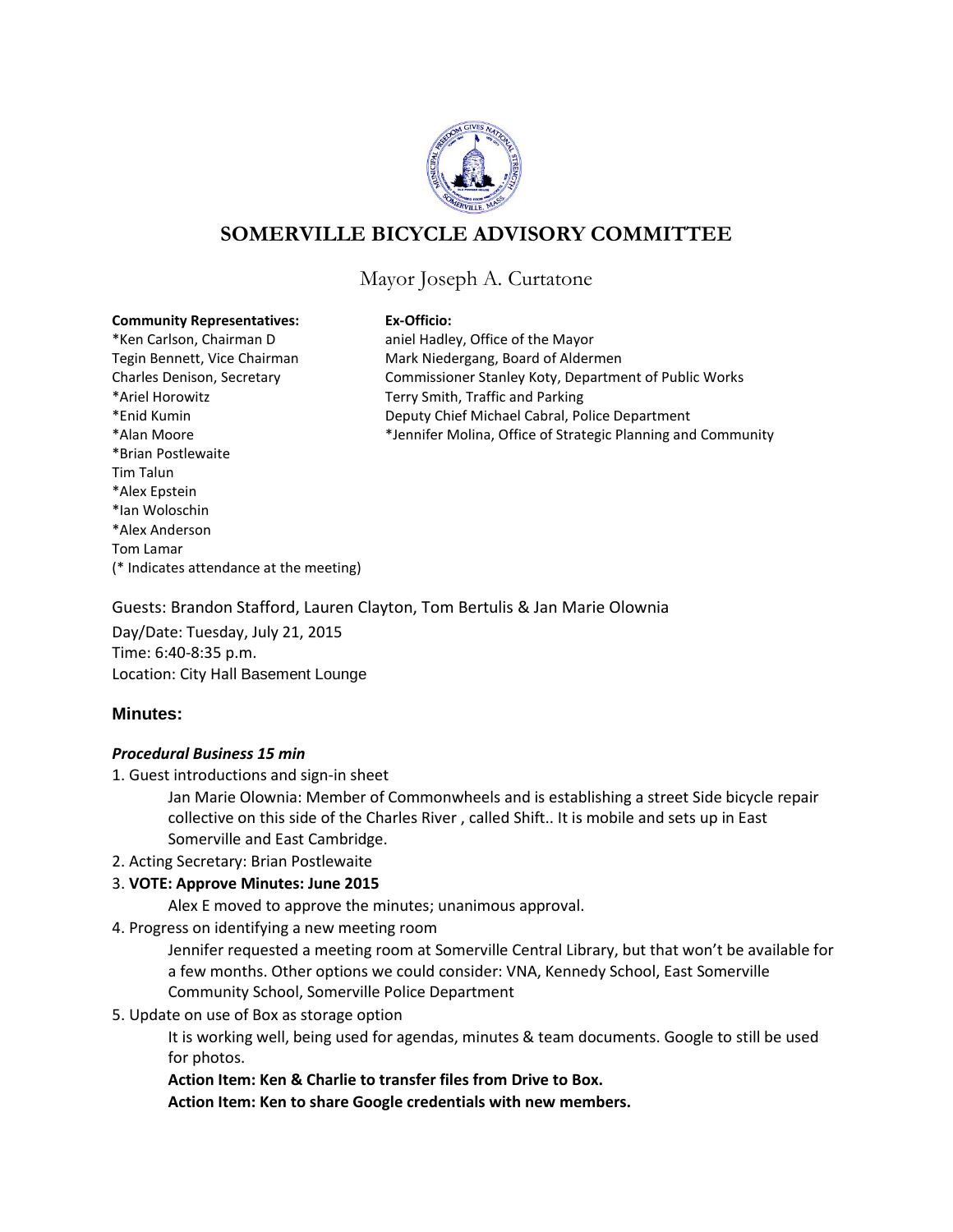### 6. Overall tracking of SBC efforts:

Ken: wants to establish a generic calendar for seasonally important work products/tasks, e.g. road/lane requests, events, etc.

**Action: Ken and Jennifer to draft Seasonal SBC calendar and share with teams for their input** 7. Check-in on Teams:

Jennifer: AG is fine with using discussion group/ teams are acceptable. Best to have less than a quorum.

## *Updates from City*

- Mobility Plan: OSPCD wants us all to talk to our aldermen about developing a mobility plan for the next 5-30 yrs. There is no budget yet. **Action Item: Jennifer to share whatever documents she can to educate the SBC on what the mobility plan is.**
- Annual Report status: Need more quality photos. Otherwise complete. Jennifer will post this month.
- Union Sq. interim improvements: Bids came in high and they will be rebidding, timing was bad for quality contractors. Likely winter or spring construction start.
- McGrath interim improvements: Construction slowdown due to conduits and electrical work. Grass roots effort, primarily by adjacent businesses, to not remove parking on Medford St north of Somerville Ave. Public meeting by OSPCD in mid-August, Jennifer to notify SBC. There was also a question as to when Medford Street south of Somerville Ave will be re-surfaced as it continues to deteriorate and has been on the City's list for re-surfacing since 2013. **Action Item: Ken & Tim, maybe with LSA & BCU, to write a letter to support the current plan to remove parking on Medford St. Action: Jennifer to update the SBC as to status of Medford St. resurfacing.**
- Neighborway Pilot: Mark Chase sponsored & led the Neighborway Project at the Traffic Commission meeting, which was met with good support, especially from SPD & DPW. City will work with Mark Chase & T&P to set this up in early fall. Willoughby Street will potentially be the pilot but it's not clear at this time how much of the Neighborway will be piloted.
- Beacon Street: ROWs and easements are now concluded. Project will go back out to bid in the near future. Construction planned for 2016-2018. OSPCD, City Communication Dept., T&P, and SPD developing a communication plan for construction work. **Action Item: SBC members to recommend communication methods and timing via email to Jennifer.**
- Union Sq circulation plan: Meeting August 26 or 27 after 5pm to meet with city and consultant about long term circulation. Thursday would be better for city employees. This meeting is for SBC members to attend.
- **Summer St: T&P** is open to considering shifting parking to create a climbing lane. The big issue here is working with community and residents to make the neighborhood/public meeting works. **Action Item: SBC members to work with Mark Chase, neighborhood and aldermen Hewston and McWaters to promote this.**
- Park St bike box: First bike box in Somerville. Needs a large amount of education. T&P not comfortable with bike lanes against parked cars. **Action Item: Engineering team to make a new proposal, preferably to shift parking to other side of street or remove parking altogether.**
- Bike/ped counts: Jennifer wants to work with Eval. & Planning team to coordinate counts.
- Department ex-officio meetings: DPW and T&P won't be able to meet till after construction season. Meeting with Mayor will be first.